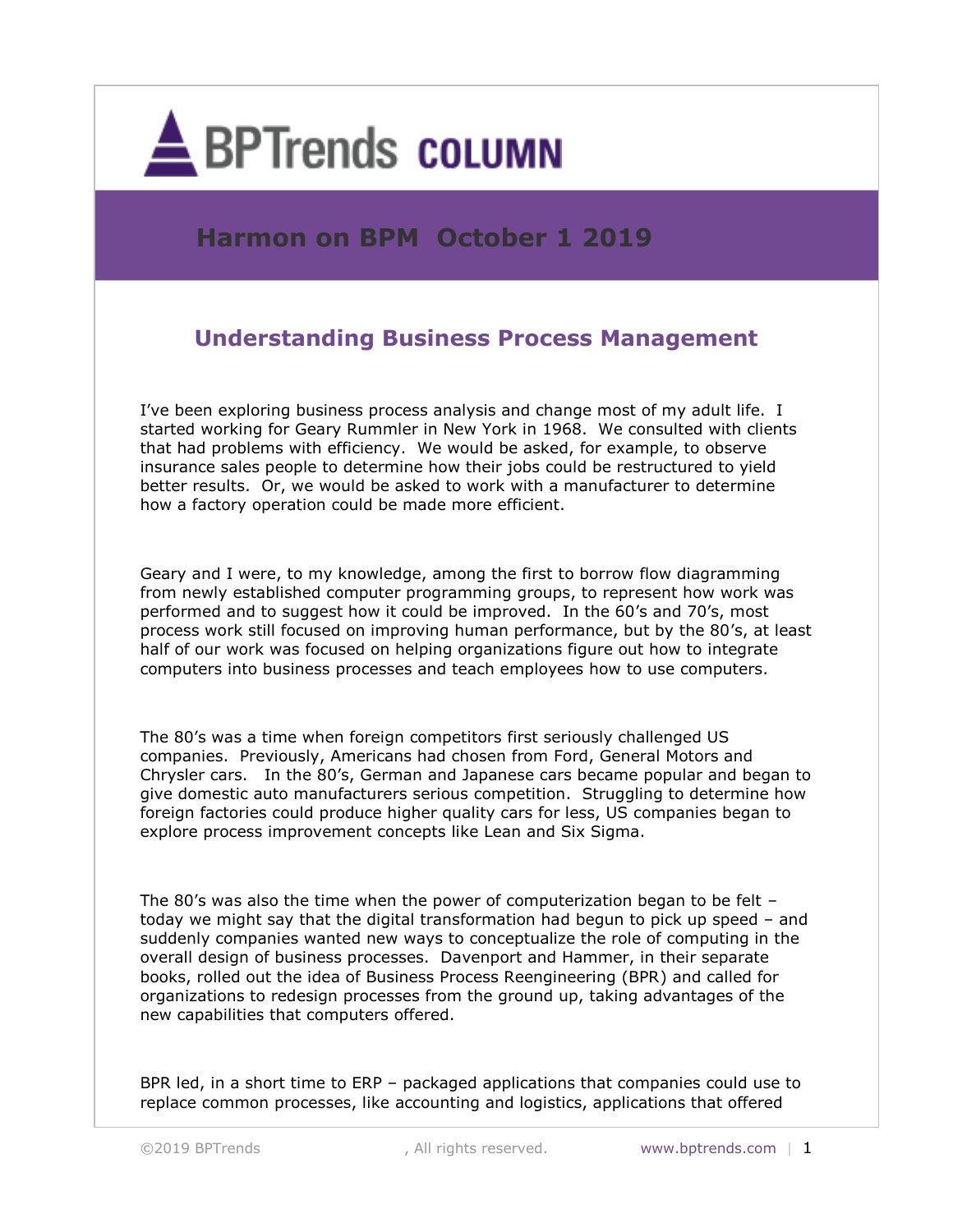standard interfaces and communications that could help a company reengineer its entire computer network in a few years.

The Internet and the Web offered other possibilities and in the zeros, Smith and Finger introduced the idea of using web and XML-based software tools to define processes and manage process changes in real-time.

Each of these introductions generated an enthusiastic audience, conferences and consulting, and management books. Most produced improvements in business processes in at least some companies, and most led to expensive failures in organizations that moved too fast and were careless in their implementations.

If we've learned anything about process change, it's that it's complex. It involves management, employees, technology, and customers. It requires planning, communication, management support and enthusiasm, and timing. And it requires an ongoing effort.

Every other year for the past decade BPTrends has conducted a survey to determine where companies are on the road to process excellence. We have watched trends rise and fall. We have seen some companies make major strides, achieve wonderful results, and then lose their edge and go off in some entirely new direction.

Last month on BPTrends, we gave readers [a list of topics](https://www.bptrends.com/) and asked them to indicate which were most important. Almost all topics received an equally enthusiastic response. One company may have focused on human performance and another company may have focused on IT, or on evaluation, or on process architecture. There isn't any agreement in the market – business process work is today, as it's been for several decades, a very complex and broad collection of ideas and techniques that different companies use in different ways.

If you were to ask me, in the abstract, what your company should do, I would be hard pressed to give you an answer. I'd want to ask a lot of questions – about what you'd done in the past, about what kinds of problems you have today, about where you are going and what you are trying to accomplish. Good process work benefits the prepared, and determining just what a company is prepared to accept and attempt is the key to prescribing a program.

At the moment BPTrends is in the process of conducting one of its biennial surveys to try to define where companies are today and whence they are trending. I urge you to take a few minutes to go to <https://www.surveymonkey.com/r/L2SW8ZS>

and take our survey. We put quite a bit of effort into gathering information, analyzing it, and then providing the results, without charge, to our readers. The